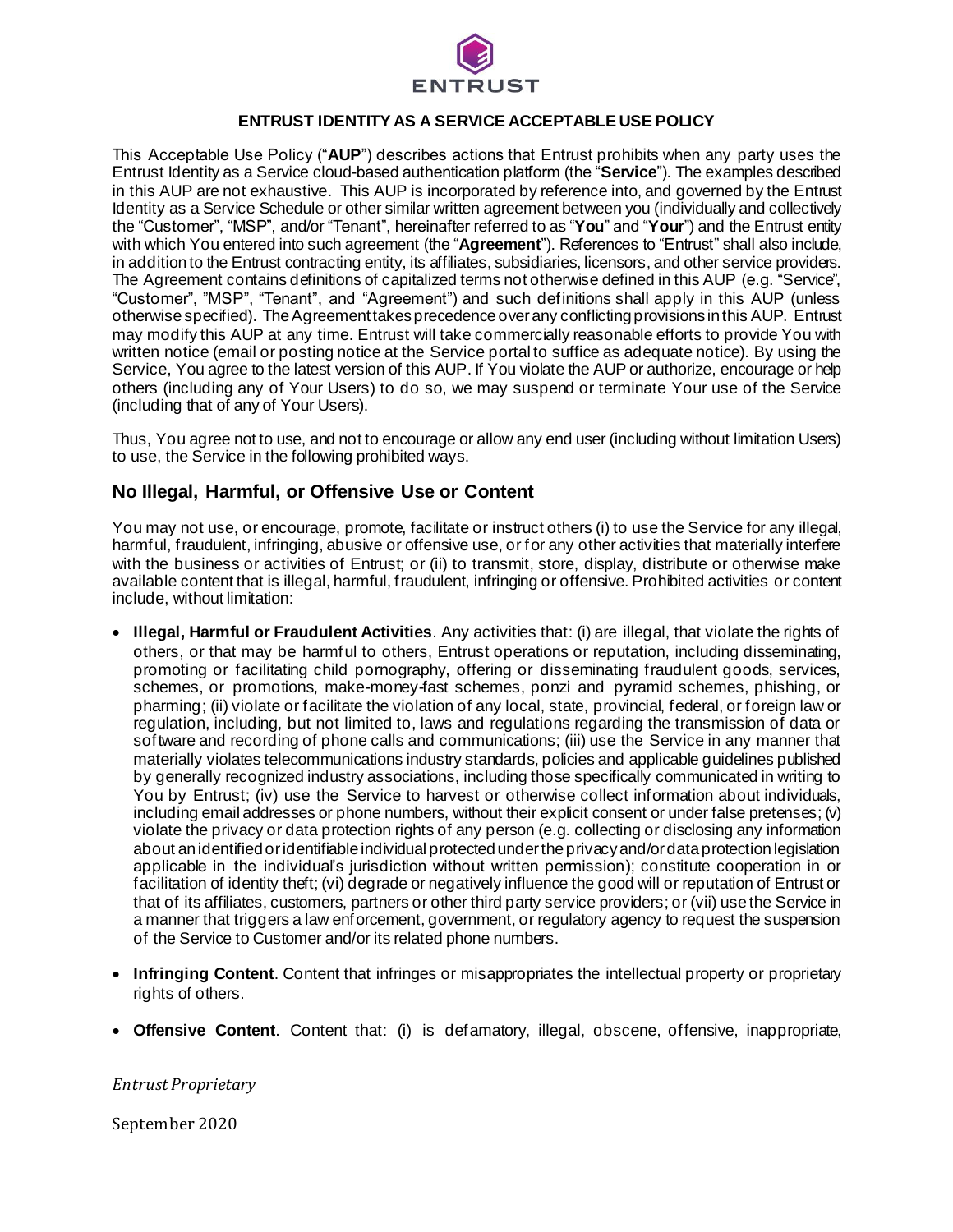pornographic, abusive, invasive of privacy, or otherwise objectionable, including content that constitutes child pornography, relates to bestiality, or depicts non-consensual sex acts; or (ii) is, facilitates, or encourages libelous, defamatory, discriminatory, or otherwise malicious or harmful speech or acts to any person or entity, including but not limited to hate speech, and any other material that Entrust reasonably believes degrades, intimidates, incites violence against, or encourages prejudicial action against anyone based on age, gender, race, ethnicity, national origin, religion, sexual orientation, disability, geographic location or other protected category;

• Harmful Content. Content or other computer technology that may damage, interfere with, surreptitiously intercept, or expropriate any system, program, or data, including viruses, Trojan horses, spyware, worms, time bombs, cancelbots, or any other malicious, harmful, or deleterious programs.

# **No Security Violations**

You may not use the Service to violate the security or integrity of any network, computer or communications system, software application, or network or computing device, including, without limitation, the computers used to provide the Service (each, a "**System**"). Prohibited activities include:

- **Unauthorized Access**. Accessing or using any System without permission, including attempting to probe, scan, or test the vulnerability of a System or to breach any security or authentication measures used by a System.
- **Interception**. Monitoring of data or traffic on a System without permission.
- **Falsification of Origin**. Forging TCP-IP packet headers, e-mail headers, or any part of a message describing its origin or route (including creating a false phone number), or otherwise attempting to mislead others as to the origin of a message or phone call. The legitimate use of aliases and anonymous remailers is not prohibited by this provision.
- **Creating False Identity**. Creating a false identity or phone number, or otherwise attempting to mislead others as to the identity of the sender.

## **No Network Abuse**

You may not make network connections to any users, hosts, or networks unless You have permission to communicate with them. Prohibited activities include:

- **Monitoring or Crawling**. Monitoring or crawling of a System that impairs or disrupts the System being monitored or crawled.
- **Denial of Service (DoS)**. Inundating a target with communications requests so the target either cannot respond to legitimate traffic or responds so slowly that it becomes ineffective. Launching or facilitating, whether intentionally or unintentionally, a denial of service attack on the Service or any other conduct that materially and adversely impacts the availability, reliability, or stability of the Service.
- **Computer Viruses**. Do not intentionally distribute a computer virus or in any other way attempt to interfere with the functioning of any computer, communications system, or website, including the computer, and communications systems used to provide the Service. Do not attempt to access or otherwise interfere with the accounts of customers and/or users of the Service or the Service itself;

*Entrust Proprietary*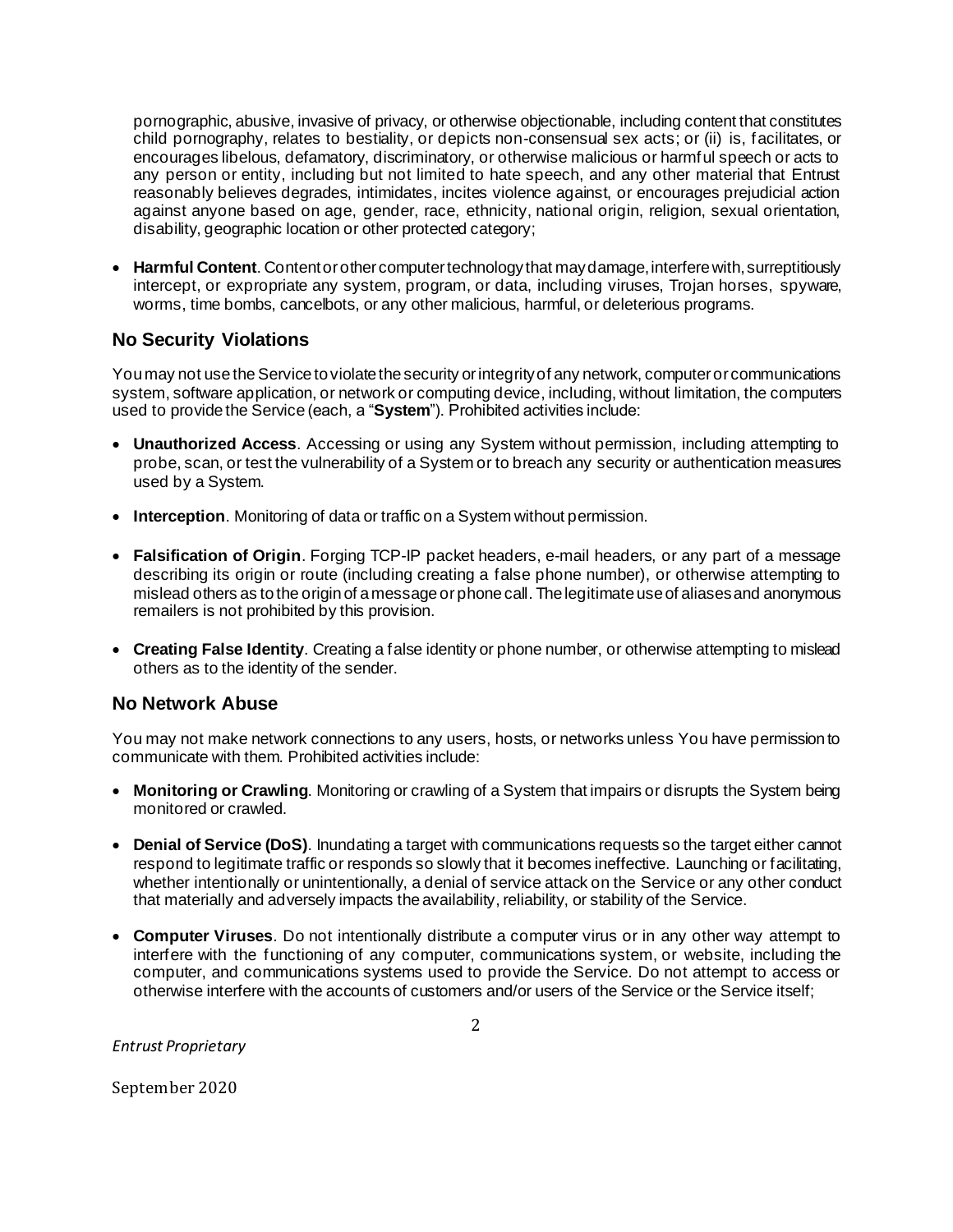- **Intentional Interference**. Interfering with the proper functioning of any System, including any deliberate attempt to overload a system by mail bombing, news bombing, broadcast attacks, or flooding techniques.
- **Operation of Certain Network Services**. Operating network services like open proxies, open mail relays, or open recursive domain name servers.
- **Avoiding System Restrictions or Security Mechanisms**. Using manual or electronic means to avoid, bypass or break any use limitations placed on a System, such as access and storage restrictions, or otherwise attempting to penetrate or disable any security system or mechanisms. Using the Service in any other manner that poses a material security or service risk to Entrust or any of its other customers. Reverse-engineering the Service in order to find limitations, vulnerabilities, or evade filtering capabilities.

# **No E-Mail or Other Message Abuse**

You will not distribute, publish, send, or facilitate the sending of unsolicited mass e-mail or other messages, promotions, advertising, or solicitations (like "spam"), including commercial advertising and informational announcements. You will not alter or obscure mail headers or assume a sender's identity without the sender's explicit permission. You will not collect replies to messages sent from another internet service provider if those messages violate this AUP or the acceptable use policy of that provider.

Engaging in any unsolicited advertising, marketing or other activities prohibited by applicable law or regulation covering anti-spam, data protection, or privacy legislation in any applicable jurisdiction, including, but not limited to anti-spam laws and regulations such as the CAN SPAM Act of 2003, the Telephone Consumer Protection Act, and the Do-Not-Call Implementation Act.

Using the Service in connection with unsolicited, unwanted, or harassing communications (commercial or otherwise), including, but not limited to, phone calls, SMS or MMS messages, chat, voice mail, video, or faxes.

## **Messaging**

What Is Proper Consent? Consent can't be bought, sold, or exchanged. For example, You can't obtain the consent of message recipients by purchasing a phone list from another party.

Aside from two exceptions noted later in this section, You need to meet each of the consent requirements listed below. You need to require that Your customers adhere to these same requirements when dealing with their users and customers.

Consent Requirements

- Prior to sending the first message, You must obtain agreement from the message recipient to communicate with them - this is referred to as "consent", You must make clear to the individual they are agreeing to receive messages of the type you're going to send. You need to keep a record of the consent, such as a copy of the document or form that the message recipient signed, or a timestamp of when the customer completed a sign-up flow.
- If You do not send an initial message to that individual within 30 days of receiving consent, then You will need to reconfirm consent (see "Double Opt-in" below).
- The consent applies only to You, and to the specific use or campaign that the recipient has

*Entrust Proprietary*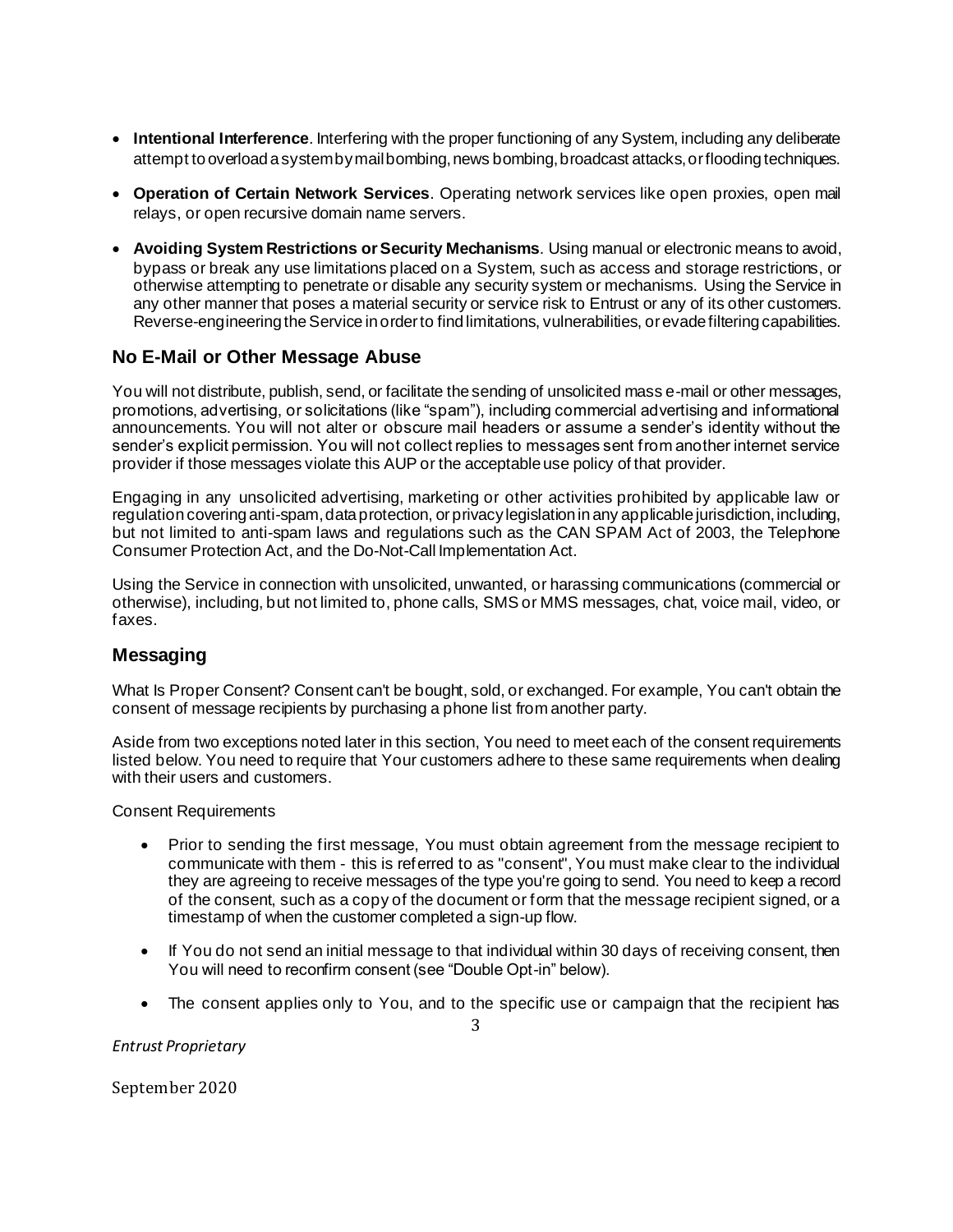consented to. You can't treat it as blanket consent allowing You to send messages from other brands or companies You may have, or additional messages about other uses or campaigns.

#### Alternative Consent Requirements: The Two Exceptions

While consent is always required and the consent requirements noted above are generally the safest path, there are two scenarios where consent can be received differently.

### • *Contact initiated by an individual*

If an individual sends a message to You, You are free to respond in an exchange with that individual. For example, if an individual texts Your phone number asking for Your hours of operation, You can respond directly to that individual, relaying Your open hours. In such a case, the individual's inbound message to You constitutes both consent and proof of consent.

Remember that the consent is limited only to that particular conversation. Unless You obtain additional consent, don't send messages that are outside that conversation.

• *Contact initiated by You to send informational content to an individual based on having a prior relationship*

You may send an outbound message that provides information requested by the individual, or that can be reasonably expected by the individual based on Your relationship. An example of such a relationship and message is a dentist reminding a patient of an appointment.

In addition to appointment reminders, other examples include receipts, one-time passwords, order/shipping/reservation confirmations, drivers coordinating pick up locations with riders, and repair persons confirming service call times.

The message can't attempt to promote a product, convince someone to buy something, or advocate for a social cause.

The individual must have knowingly provided their phone number to You, and have taken some action to trigger the potential for communication. Actions can include a button press, setting up an alert, making an appointment, or placing an order.

NOTE: The alternative consent requirements cannot be used for promotional content such as marketing, coupons, advertisements, notifications regarding a job opportunity, and sweepstakes, independent of whether the individual initiates contact, or You have consent for informational content of the type noted above based on a prior relationship.

### Double Opt-in Consent

We require double opt-in consent in some limited use cases. Many of these use cases listed below generate the majority of complaints about unwanted messages which is why the burden of consent is higher.

- Affiliate marketing including multi-level marketing this is typically a marketing arrangement which an online retailer pays commission to an external website for traffic or sales generated from its referrals.
- Lead generation services

### *Entrust Proprietary*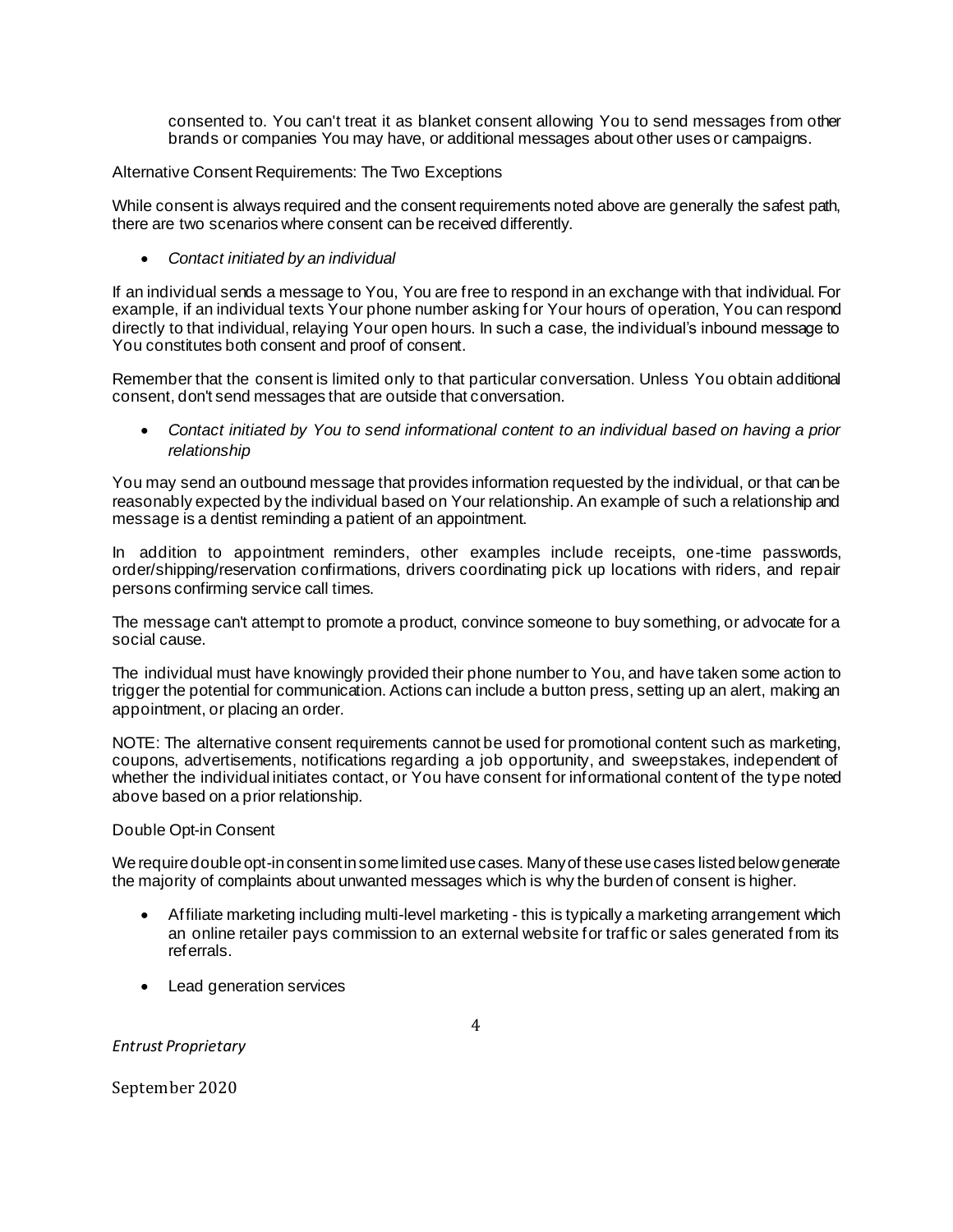- Sweepstakes
- Financial products, unless You are the financial institution directly offering the product. These include debt refinancing, short-term credit offers, and payday loans
- Job alerts
- Work-from-home offers

Double opt-in is a two-step process:

- First, the message recipient must knowingly provide consent to You or Your customer prior to receiving any text message. That consent must be provided through an electronic signature or some other online sign-up form that makes clear to the individual they are agreeing to receive messages of this type.
- Second, in Your first text message to that individual, You must identify yourself and prompt the individual to confirm their consent.

For example, Your first outbound message would be compliant if it included text similar to, "This is Company X. You recently signed up to receive text messages from us. Please reply YES to confirm or STOP to unsubscribe." Only after You receive the confirmation "YES" may You send a follow-up message with information related to a topic listed above.

#### Identifying Yourself as the Sender

Every message You send must clearly identify You as the sender, except in follow-up messages of an ongoing conversation.

#### Message Recipient Opt-out

The initial message that You send to an individual needs to include the following language: "Reply STOP to unsubscribe," or the equivalent using another standard opt-out keyword, such as STOPALL, UNSUBSCRIBE, CANCEL, END, and QUIT.

Individuals must also have the ability to revoke consent at any time by reply ing with a standard opt-out keyword. When an individual opts out, You may deliver one final message to confirm that the opt-out has been processed, but any subsequent messages are not allowed. An individual must once again provide consent before You can send any additional messages.

#### Periodic Messages and Ongoing Consent

In some cases, You may want to periodically send messages to an individual who earlier provided proper consent. This practice is allowed, provided that Your message includes a reminder to the individual about how to unsubscribe. If You send more than one message in a given month, You need to include the reminder in just one of those messages--not in all of the messages that You send in that month.

You must respect the message recipient's preferences in terms of frequency of contact. You also need to proactively ask individuals to reconfirm their consent no less often than once every 18 months.

Age and Geographic Gating

*Entrust Proprietary*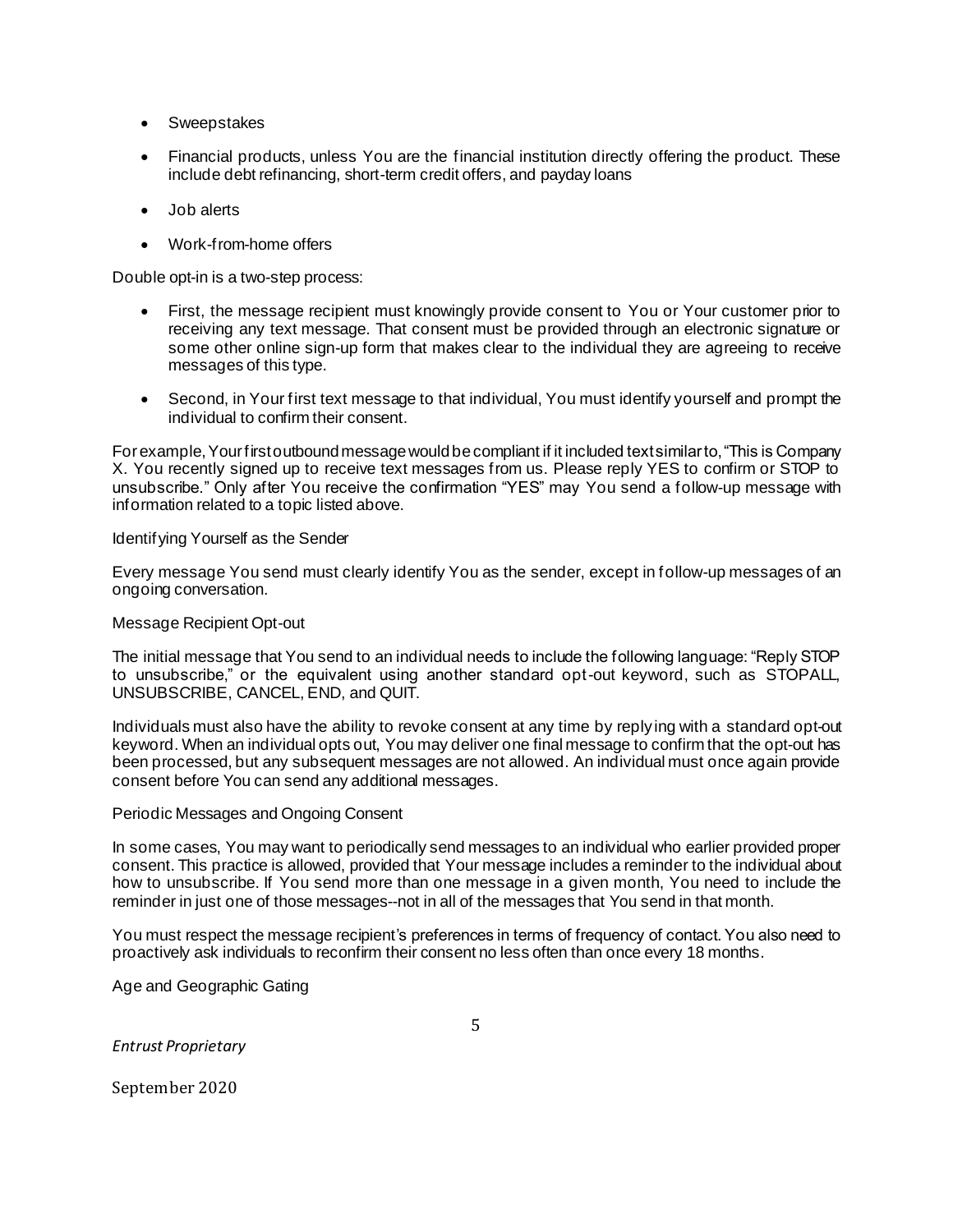If You are sending messages in any way related to alcohol, firearms, gambling, tobacco, or other adult content, then more restrictions apply. In addition to obtaining consent from every message recipient, You must ensure that no message recipient is younger than the legal age of consent based on where the recipient is located. You also must ensure that the message content complies with all applicable laws of the jurisdiction in which the message recipient is located. Additionally, this AUP bans sending any content that is offensive, inappropriate, pornographic, obscene, illegal, or otherwise objectionable, even if the content is permissible by law and appropriate age restrictions are in place.

You need to be able to provide proof that You have in place measures to ensure compliance with these restrictions.

### Content We Do Not Allow

The key to ensuring that messaging remains a great channel for communication and innovation is preventing abusive use of messaging platforms. That means we never allow some types of content on our platform, even if our customers get consent from recipients for that content. Those content types include:

- Anything that's illegal in the jurisdiction where the message recipient lives. For example, we do not allow messages related to the sale of recreational or medicinal cannabis in the United States, because United States federal laws prohibit its sale.
- Hate speech or harassment, or any communications from groups whose primary purpose is deemed to be spreading hate.
- Fraudulent messages.
- Malicious content, such as malware or viruses.
- Any content that is designed to intentionally evade filters.

### How We Handle Violations

When we identify a violation of these principles, we work with You in good faith to get You back into compliance. To protect the continued ability of all our customers to freely use messaging for legitimate purposes, we reserve the right to remove access to the Service (or portions thereof) for customers that we determine are not complying with this AUP, or who are not following the law in any applicable area.

## **Our Monitoring and Enforcement**

We reserve the right, but do not assume the obligation, to investigate any violation of this AUP or misuse of the Service. We may:

- investigate violations of this AUP or misuse of the Service; or
- remove, disable access to, or modify any content or resource that violates this AUP or any other agreement we have with You for use of the Service.

We may report any activity that we suspect violates any law or regulation to appropriate law enforcement officials, regulators, or other appropriate third parties. Our reporting may include disclosing appropriate customer information. We also may cooperate with appropriate law enforcement agencies, regulators, or other appropriate third parties to help with the investigation and prosecution of illegal conduct by providing

*Entrust Proprietary*